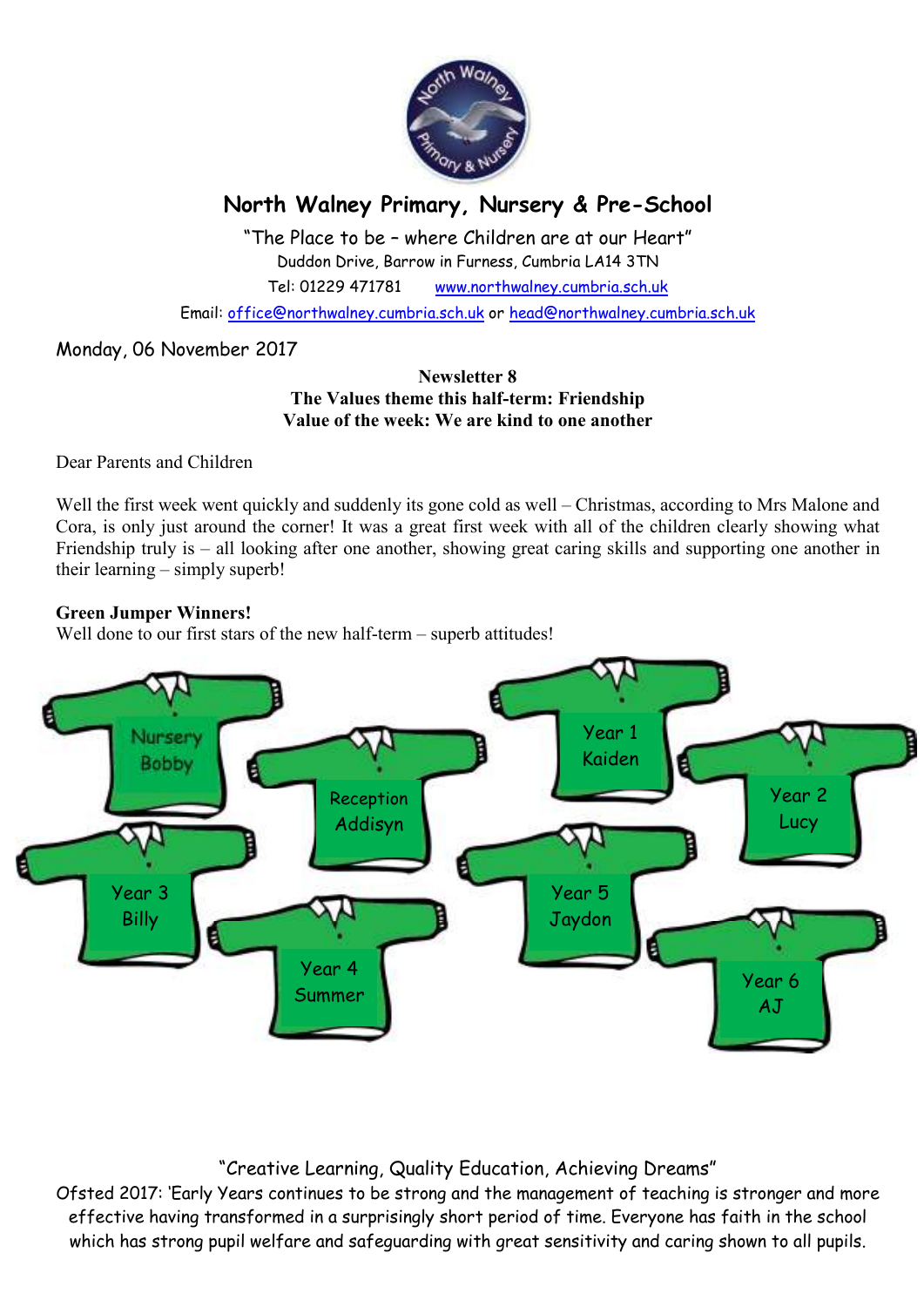## **Thank you PTA!**

The PTA raised over £150 for the school by organising our Halloween events. Thank you to everyone who was involved! Don't forget to keep an eye out for other PTA events coming up!

# **Scholastic Book Fair – Now on in the library – last day Wednesday 8/11**  The Book Fair is now on every day after school until 4pm in the school library.

Please come along and see what wonderful books are on offer! Please come down and support us – every purchase raises money for new books for the school! It will be open during Parents' Evening tomorrow night as well!

**Parents' Evening** 

Parents' Evening is on TOMORROW, between 3:15pm and 5:30pm (some teachers need to leave by 5pm I'm afraid). There are no appointments needed, please just turn up at your child's class and the teacher will be able to speak to you when they are free. As this is the first one, teachers will be mainly talking about how your child has settled in and how you can help their learning at home. I look forward to seeing many of you tomorrow!

### **Natterjacks!**

Natterjacks just keeps on growing with more and more children trying it out and then wanting to come every night. If you haven't signed your child up to it yet, then pop in and see Cora or Mrs Malone and get a registration form. For £2.25 an hour this is a great club for all the children at our school!

#### **Football**

Well done to our team last week who played bravely and won some and lost some. Miss Mountford was really impressed with the attitude and commitment of all of our players and said that you represented North Walney superbly! Well done to all of you!

#### **Poppies for Remembrance Day**

Are available from the School Office for a donation – please remember that every penny goes to the Royal British Legion to help troops and their families who have been affected by war. They are also collecting as many old £1 coins as possible – so root them out and bring them in! Thank you!

We will be holding our own Remembrance Service on Friday in school.

## **Let's Rock for Children in Need**

This year we are hoping everyone can join in by dressing as their favourite pop or rock star so that we can all Rock On together and help raise money for Pudsey and Children in Need.

And finally…

As we head towards Remembrance Sunday it is always a good time to reflect on how we can all change the world around us and hope for greater understanding and compassion. All it takes is one person's kindness to someone else and that kindness will spread and spread and spread.

Yours sincerely,

Paul Slater